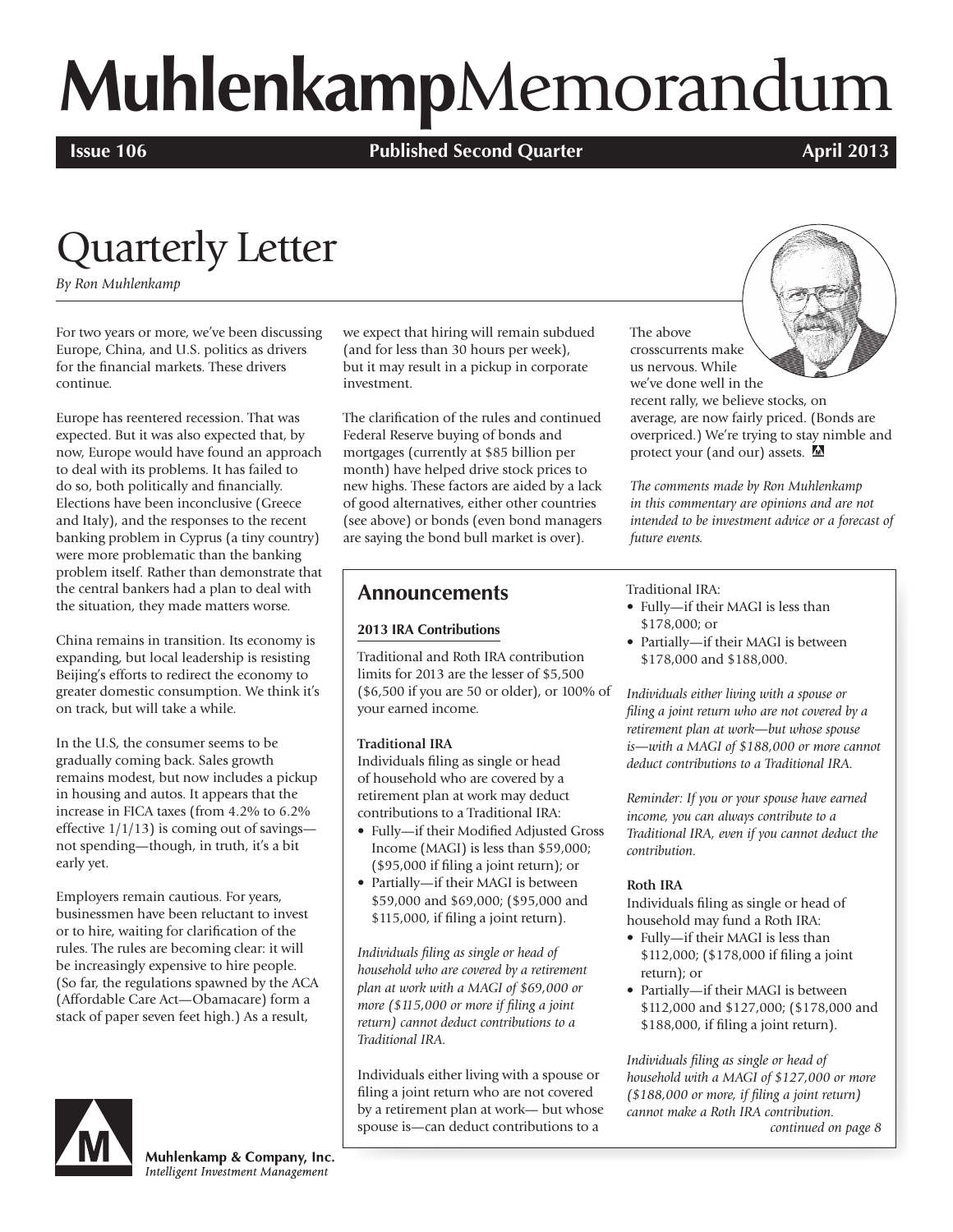### Conversations with Clients

*Following are some recent questions our Client Service representatives have received from shareholders; responses are provided by Ron Muhlenkamp. If you should have any questions or comments, please don't hesitate to contact us at (877) 935-5520 extension 4.*

*NOTE: A fine opportunity to learn more about what's taking place with the portfolio is by attending the upcoming investment seminar on Tuesday, May 21; 2:00 pm and 7:00 pm ET webcasts are available. To register, please visit our website at www.muhlenkamp.com, or contact a Client Service representative.*

### **Ron stated he was looking for "clarification" on the direction of the U.S. coming out of the November elections. Has he found it five months later?**

We now have clarification: we're going to have more of the same. In our opinion, we've elected slow growth and high unemployment.

**2**

We've upped taxes to some extent. We've raised income taxes on higher income earners and the consumer/employee has been hit with Social Security (FICA) taxes going back to 6.2% from 4.2% the last two years. While the Republican House believes the rules on taxes have been clarified, President Obama suggests otherwise. So the rules haven't really been clarified—it's a matter of waiting until the next round of negotiations. President Obama says we don't have a spending problem. We certainly have a spending problem. What the politicians will always do—what governmental institutions will always do—is try to extend the existing trend as long as possible. And the existing trend for the last 30 years has been increased government spending. It hit overdrive since 2000, and has accelerated since 2008.

We'll likely be on this track until something serious hits the fan—and, one of these days, it will. But as long as Europe's in recession and Japan's in recession, there will be a focus on putting your money in the U.S.

### **"…Slow growth and high unemployment." Can you elaborate on the state of the U.S. economy?**

If you look at consumer confidence, we're told that it's higher than it's been in four or five years. That is, in fact, true—but it's still at levels that are typical of a recession. While we think consumer fear is dissipating (e.g. those who haven't lost their job are losing the fear that they're going to), consumer spending continues to grow at a modest rate: approximately 2 percent. We haven't recovered the 5% decline from trend in consumer spending that we saw back in 2008. Remember, (September) 2008 was over four years ago—that's almost what used to be a business cycle. Folks, we've been on a slow expansion without a catch-up.

Auto sales are almost back to what we would consider normal. Housing appears to have turned—house prices have strengthened a bit. It seems we're caught between not having solved the fiscal problems and consumers acting as if they are losing their fear; (i.e. the problems are not going to get worse).

Businesses, in the meantime, are still cautious. The Federal Reserve (Fed) has put a whole lot of money into the marketplace buying Treasuries and mortgages. A lot of the money is simply sitting in the banks. Recently, however, we're seeing the beginning of a pickup in commercial and industrial loans. Businesses are becoming a little bit more willing to borrow, and banks are becoming a little more willing to lend. In all respects, that is good, but we still see a major caution among businessmen; e.g. their tax rates are going up; they're quite certain their regulations are going up; and, of course, their healthcare costs will continue to go up.

By the way, if commercial and industrial loans pick up as they appear to be doing, that gives the potential for the velocity (turnover) of money to pick up, and that means we can get a little more growth than 1 or 2 percent. If it's more than that, the

Fed is going to have to start sopping up the extra money it has put into the system sooner than it now expects, but the political pressures will be on keeping interest rates low. The assumption is that low interest rates help the economy. Well, low interest rates are killing the incomes of retirees and they're killing pension funds.

The last time we worried about a really weak economy, there were far fewer retirees and a lot less money in pension funds. The economists should be latching onto this; Bernanke has mentioned it, but dismissed it. If you're a retiree and you're trying to live on your current interest, it gets tough. If you're 55 and trying to build assets for retirement, it's tough. Ask any pension fund: pension funds still carry a 7%-8% return assumption—which hasn't been available and it's not likely to be there anytime soon.

In sum, while we see consumers losing their fear, businessmen are still pretty cautious all of which makes it pretty tricky from an investment standpoint. If I had to bet—and I do have to bet to some extent—we don't yet see enough drag on the U.S. economy to kick us back into recession, but we do see drag from the increase in taxes.

Without knowing the rules, companies have been reluctant to hire or invest and have continued their focus on cost control. They've "managed for cash," and some companies have raised their dividends and/or repurchased their stocks. The combination means that earnings have grown faster than (modest) revenues.

For more on Ron's thoughts about unemployment, please refer to *When We Change the Rules A Little*… included in this newsletter on page 4.

**As the U.S. economy experiences slow growth, how can stock prices do well?** Low interest rates encourage people who

manage hedge funds to borrow and to buy securities, commodities, and other financial instruments—which, in fact, the Federal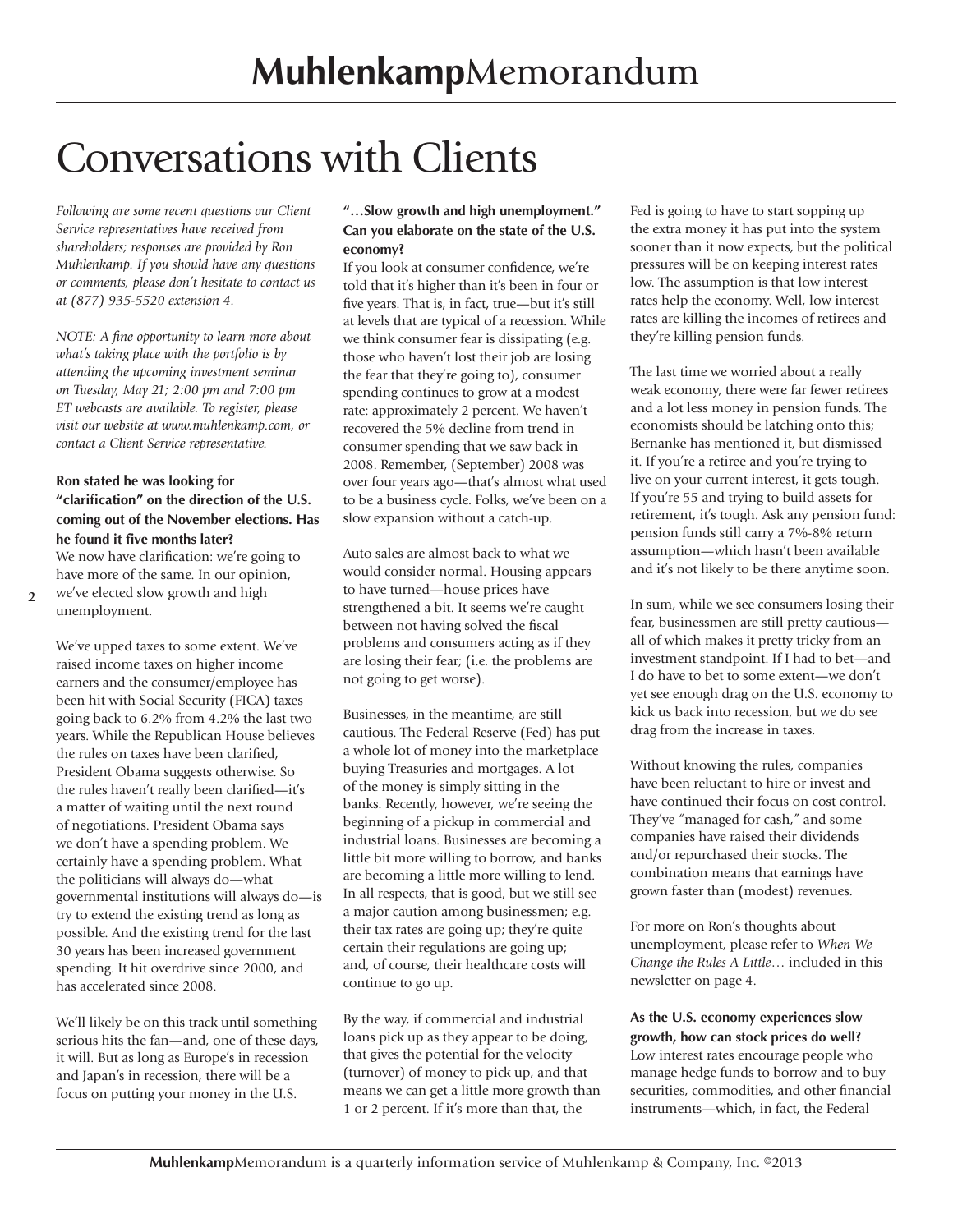Reserve is encouraging. The Fed wants to get the stock market up. Remember, you can lift the stock market for a period of time by feeding it money, but, sooner or later, it responds to the underlying values of the companies represented by the stock.

We're all taught that the markets lead the economy by six months. I concluded about 40 years ago that both the economy and the cyclical parts of the market respond when the Fed squeezes interest rates or prints money—and I believe that the markets respond much quicker than the economy does. I have always tracked the Fed and, when the Fed made changes, acted accordingly. The economy would catch up six months or so later. This time around, in '05, '06, '07, and '08, the Fed—while it didn't technically lose control of the money supply—lost control of the velocity (turnover) of money and the "shadow banking" system.

Lesson learned: By all means, consider what's taken place before, but don't rely on history repeating itself. With a pickup in the velocity of money, we may see inflation increase if the Fed doesn't take steps to sop up some of the money it placed in banks through its continued quantitative easing.

Unless we start getting our fiscal act together and the economy gets stronger, the fear becomes that if the market goes much higher, it gets above where it deserves to be.

### **What are the factors contributing to the Muhlenkamp's recent performance?**

We continue to have a focus on companies that we believe have rock-solid balance sheets and great cash flows—and aren't doing dumb things with the cash flows.

We think any place you can find a good balance sheet and see earnings growth of 10% or so, you'll probably do very well. We did very well last year in financials. We did very well in pharmaceutical companies. We did very well in U.S. auto retailers.

There are opportunities, but you to have to tread lightly and fairly nimbly. We've been quicker to sell than we were in the past because we don't trust the underlying causes.

### **What are you doing to take advantage of the energy revolution in natural gas?**

The area where we are finding the biggest value is between crude oil prices and natural gas prices. There are several ways to play that. The drilling for natural gas has backed off. People are moving toward crude.

Because natural gas got so cheap that it was cheaper than coal, there was a huge shift last year by utilities from burning coal to burning natural gas. The infrastructure (pipelines, plants, etc.) was already in place, so it was easy to change from burning coal to burning natural gas.

We think the next area of opportunity is in transportation, particularly over-theroad trucking. We've invested in companies that drill for the natural gas and those that service them. But we're also invested in companies that modify truck engines to burn natural gas, and companies that are building and supplying the fueling stations.  $\blacksquare$ 

*The comments made by Ron Muhlenkamp in this commentary are opinions and are not intended to be investment advice or a forecast of future events.*

### **Glossary**

**Cash Flow** represents the cash a company is able to generate after paying out the money required to maintain or expand its business.

**Book Value (BV) or "Book"** equals total assets minus total liabilities. It is the owner's equity in the business, often quoted as Book Value/Share.

### **Mark Your Calendar**

### **FPA (Financial Planners Association) NY**

Tuesday, April 30, 2013 The Chase Conference Center at 1 Chase Manhattan Plaza New York City, NY

Ron Muhlenkamp will participate in an Economic Panel with industry specialists.

### **The Las Vegas Money Show**

May 13 - 16, 2013 Caesars Palace, Las Vegas, NV Ron Muhlenkamp will deliver the following free workshops:

Tuesday, May 14, 9:15 a.m.–10:15 a.m. *The Market Drivers—U.S., Europe, and China: An Update*

Tuesday, May 14, 5:45 p.m.–6:45 p.m. *Natural Gas: An Energy Game Changer*

Please check the official "Show Schedule" for room location details. To register, please call (800)970-4355 or visit www.moneyshow.com.

### **Muhlenkamp & Company Investment Seminar**

Tuesday, May 21, 2013 Regional Learning Alliance 850 Cranberry Woods Drive Cranberry Township, PA 16066

*The Big Squeeze: How taxes are squeezing your income; how interest rates are squeezing your assets*

2:00 p.m. and 7:00 p.m. ET live sessions and webcasts

To register, please call our Client Service Department at (877) 935-5520 extension 4; RSVP by Thursday, May 16.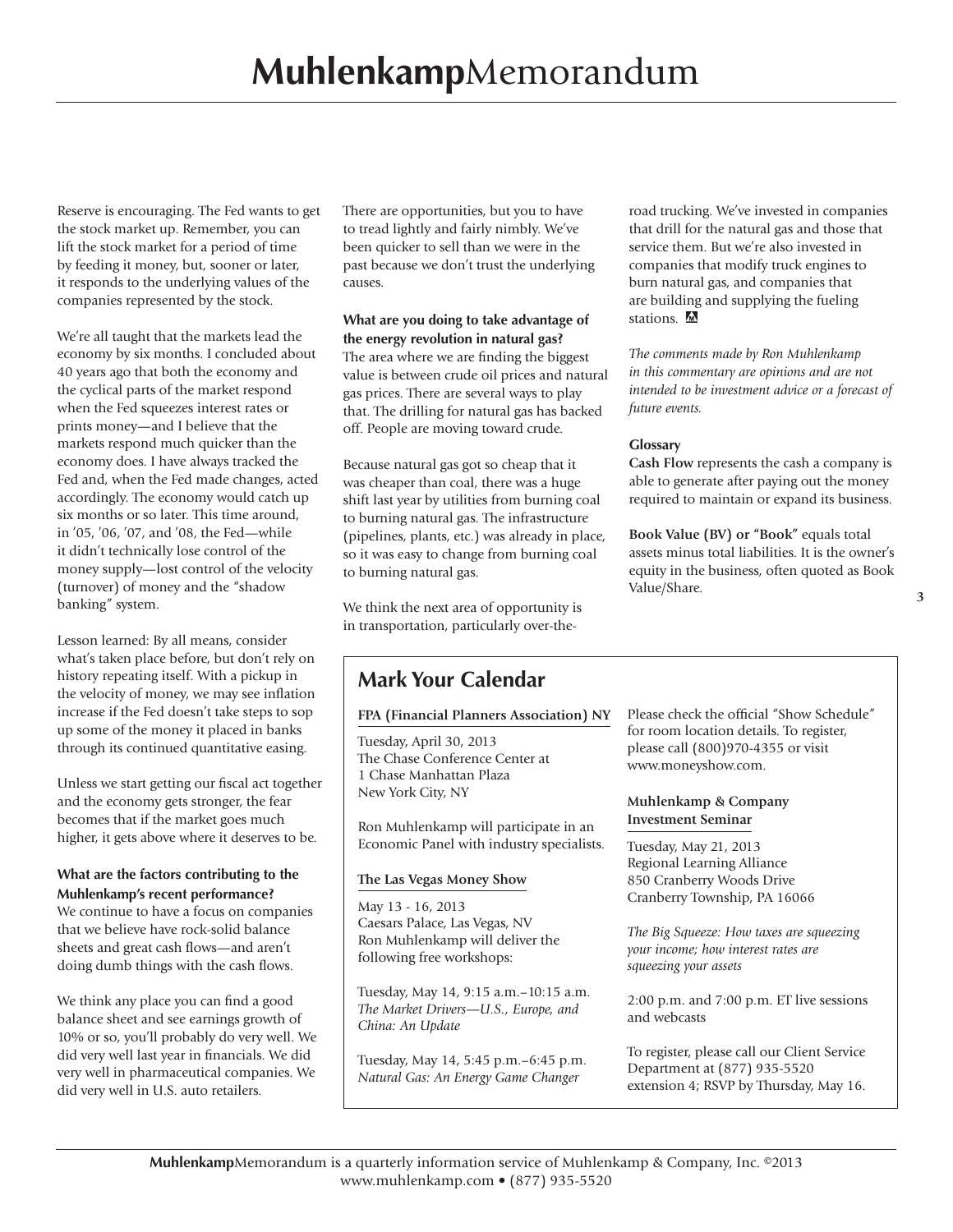### When We Change the Rules A Little...

*by Ron Muhlenkamp*

**4**

One of our favorite maxims is, *"When we change the rules a little, we change the game a lot."* We find this maxim applies in many areas of life, from games—different versions of pinochle—to sports—no helmet contact—to economics.

We've maintained for the last three years that employers were reluctant to invest and hire because "no one knows what the rules are." This has been particularly true since the Patient Protection and Affordable Care Act (Obamacare) was enacted into law. Even after enactment, it was challenged legally before the Supreme Court, and politically in last year's election.

Frankly, I think the mindset in Washington discourages businesses from growing and hiring. For example, while it has since been removed, the Patient Protection and Affordable Care Act originally contained a provision that outlined 2012 tax guidelines for businesses. All businesses would need to issue a 1099 to any vendor to whom it paid \$600. Think about that from a personal level. Suppose you had to report to the IRS every business with which you spent \$600 every grocery store, every gas station, every utility, (cable TV, telephone, gas to heat the house…). Wouldn't that change what you do? Every plumber, every carpenter, and every electrician—people who hate bookkeeping—thought so, and demanded the proposed burden be removed!

The point being, government officials wouldn't dare do this to households because such legislation would also be thrown out! Somehow, however, businesses are treated differently than individuals even though half of the commerce in this country is small businesses: hairdressers, barbers, plumbers, and electricians…

Meanwhile, the American consuming public, faced with higher unemployment and declines in market prices of both homes and equity investments in the 2007-09 recession, chose to save more and spend less. The resulting slow economic recovery (GDP growth of 2%-3% since

2009) allowed businesses to fill their needs primarily through gains in productivity. They've been able to postpone buying capital goods and hiring people. As a consequence, four years after the economy bottomed in 2009, neither capital spending nor employment has returned to the levels of 2007. Recently—particularly with the elections—the rules have been clarified. The net effect: it will be even more expensive to employ people.

After three years of deferring decisions to buy equipment and hire people, employers now see increased costs for hiring. As an employer, after each yearend, we issue a W-2 form to our employees showing the deductions that were taken from their gross pay. Years ago, I realized that my employees weren't aware of the amounts paid by the company (me) on their behalf. In particular, they were not aware of the amount paid for their health insurance which was growing faster than the other parts of their compensation. So we now provide the data shown on the following table:

As you can see, for my employee to take home \$37k, it costs me \$70k—or \$82k, if I am able to fund profit sharing to the maximum. The new rules will add complexity and costs to employing people.

Under the new rules, some regulations kick in at the 50-employee level; other regulations apply to employees who work over 30 hours per week, but not to employees who work less than 30 hours per week. And, of course, regulations chew up time for both the consumer/employee and the business/employer. Have you noticed that government, at all levels, is willing to waste our time?

And on it goes…just as consumers/ employees respond to incentives, so will businesses/employers. After three years of deferring decisions to buy equipment and hire people, we expect the number of employees to increase, but many of them will work less than 30 hours per week.

#### **Employment Costs 2013 (W-2 Filing: Married, Two Children)**

| <b>Employee's Deductions</b>                                             |               |           | <b>Employer's Costs</b>                                            |                |             |
|--------------------------------------------------------------------------|---------------|-----------|--------------------------------------------------------------------|----------------|-------------|
| Gross Wage                                                               | \$            | 45,000.00 | Gross Wage                                                         |                | \$45,000.00 |
| <b>FICA</b><br>• Social Security (6.2%)<br>Medicare (1.45%)<br>$\bullet$ | \$            | 3,442.50  | <b>FICA</b><br>• Social Security (6.2%)<br>Medicare (1.45%)        | \$             | 3,442.50    |
| Federal Withholding<br>(4 exemptions)                                    | $\mathcal{S}$ | 2900.00   | Health Insurance                                                   | \$             | 21,430.80   |
| PA State Withholding                                                     | \$            | 1,381.50  | PA State Unemployment                                              | \$             | 542.00      |
| PA State Unemployment                                                    | \$            | 32.00     | Federal Unemployment                                               | \$             | 42.00       |
| Local Services Tax                                                       | \$            | 52.00     |                                                                    |                |             |
| Local Earned Income Tax                                                  | \$            | 450.00    |                                                                    |                |             |
|                                                                          |               |           |                                                                    |                |             |
| Employee's Take-Home Pay                                                 | \$            | 36,742.00 | Employee's Cost to Company                                         | \$             | 70,457.30   |
|                                                                          |               |           | Pension/Profit Sharing<br>Contribution $1$                         | \$             | 11,250.00   |
|                                                                          |               |           | Employee's Cost to Company,<br>including Pension/Profit<br>Sharing | $\mathfrak{L}$ | 81,707.30   |

*<sup>1</sup> Based on the maximum allowable contribution by the law: 25% of gross wages.*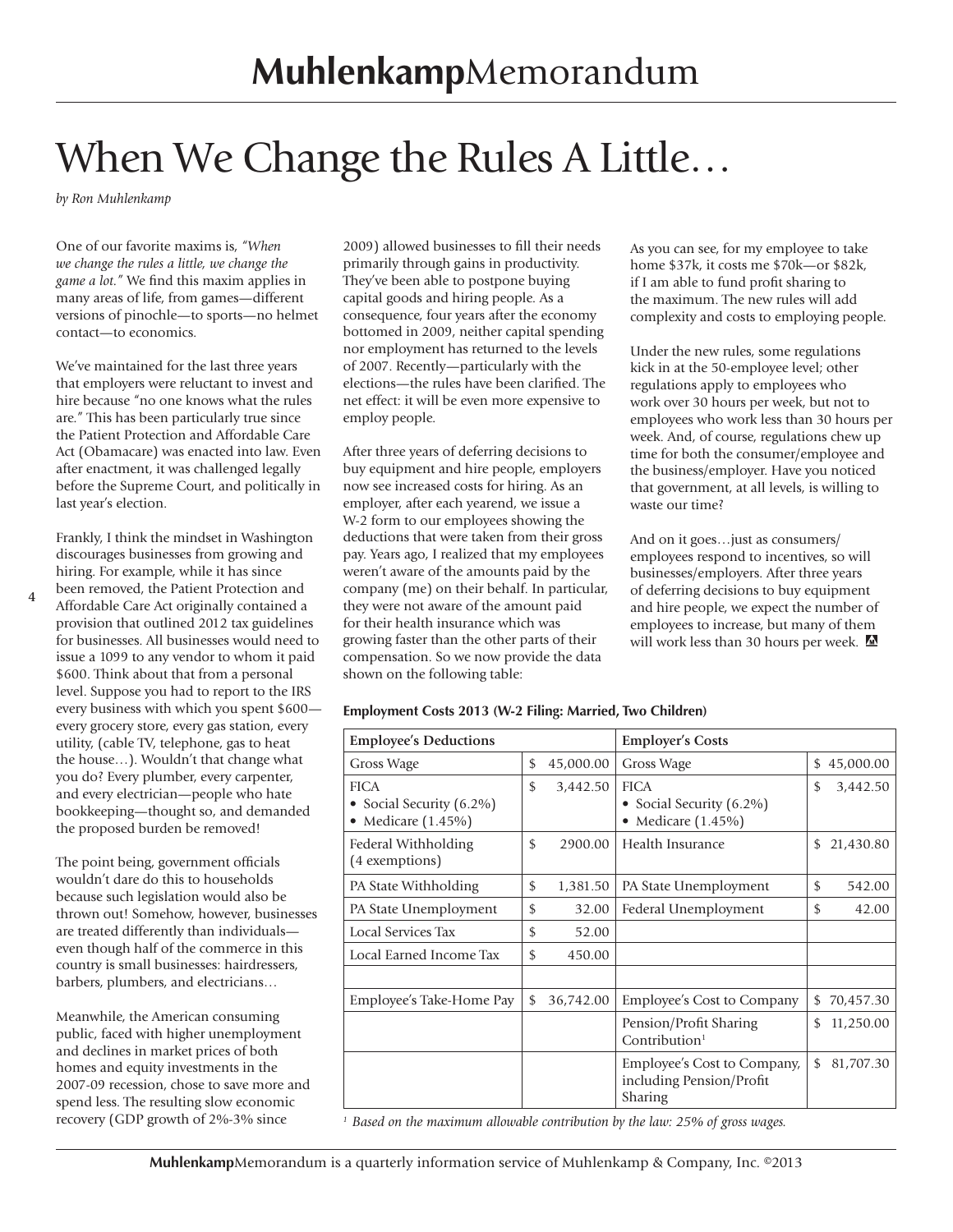### Creative Sources of Yield

*by Ron Muhlenkamp*

A broker friend of mine told me recently that his clients are looking for "creative sources of yield." The phrase set off alarm bells in my head! Let me tell you why.

Investment securities have different characteristics. At the simplest level, cash and cash equivalents (short-term Treasuries, bank CDs, money market funds) are a parking place for investors' assets when markets go down, or to have the money available when it is needed. Debt instruments are designed to protect capital over a period of time and to provide interest payments in the interim. Equity securities represent ownership in a company. A focus on yield or income normally focuses on debt securities. Since 1957, the interest yield on corporate bonds has exceeded the dividend yield on corporate stocks.

Key point: "yield" is generally understood (and I define it) as the interest payment earned on a security over and above the promised return of the principal.

In February I attended a large "Money Show" in Florida. The topic that generated the most interest was: "How can I generate more income from my investments?" One speaker spoke in favor of "royalty trusts," but he used the words "yield" and "payout" interchangeably, as if they were the same thing. They are not—particularly in a royalty trust. A royalty trust is a trust (a pool of investors) which owns the royalty rights on a group of oil or gas wells. As the oil from the wells is produced and sold, the investors in the royalty trust receive their pro-rata shares of the proceeds. When the oil is gone, so are the assets. I think of the oil as being in a warehouse; once you have sold the contents, the warehouse is empty.

But nearly all oil fields produce at a declining rate, with higher rates at the beginning. Let's assume we sell the contents of the warehouse over 20 years, but sell 10% in the first year, declining to 1% in the 20th year. Your proceeds from the first year sales would not be representative of the

later years. The speaker's recommendation on the royalty trust (buying the warehouse contents), however, was based largely on the expected "payout" (proceeds) in the first year, which he expected to be over 10 percent. He also stated that most of the payout (which he often spoke of as yield) was "tax sheltered." Folks, the reason it is expected to be tax sheltered is that most of the payment is a return of capital—and we are not required to pay taxes on a return of our capital. We are only required to pay taxes on the money earned in excess of our investment.

Another speaker at the Money Show recommended a Mortgage Participation Fund currently yielding 5¼ percent. It wasn't clear whether the 51/4% was "yield" or "payout." Think of your own experience with paying a mortgage: unless you have an interest-only mortgage, each payment is part interest and part principal. The payments are calculated to amortize the principal balance to zero at the end of the period, typically 30 years. So your payments each year ("pay in") are part interest and part principal. As an investor in a Mortgage Participation Fund, you are on the receiving end of similar payments. The payout is part income (yield), which is taxed—and part return of principal, which is not taxed.

But let's say the 5¼% promised yield truly represents interest payments of the mortgages. To pay  $5\frac{1}{4}\%$  to the investors would require a pool of mortgages with 5½% to 5¾% interest rates because the various parties who pool the mortgages (the underwriters), guarantee the mortgages (Fannie Mae?), and manage the funds must all get paid. In today's market of 30-year fixed-rate mortgages at 3.35%, the mortgages in the pool are likely to be refinanced to a lower rate (and the process gets repeated). So the investors get the money back sooner than desired; the 5¼% return is only temporary.

These are just a couple examples of "creative sources of yield." Be careful out there. M

*An investment in a money market fund is neither insured nor guaranteed by the Federal Deposit Insurance Corporation or any other government agency. Although a money market fund seeks to preserve the value of an investment at \$1.00 per share, it is possible to lose money.* 

*Royalty trusts are a 'pass through' vehicle available to get income from the corporation to the individual with only one level of taxation (the individual income tax). As a result, royalty trusts do not own the properties that are producing, they simply collect royalties and distribute them. Royalty trusts trade on the basis of income; therefore, it is important to check not only today's yield, but, more importantly, what the yield will be or is projected to be in the future. The price of oil and gas drive the payouts, so as oil and gas prices fall and rise, the payouts change from month to month.*

#### *In General:*

- *Royalty trusts have no employees;*
- *Royalty trusts generally own no land or any other asset excepting the right to receive a percentage of either revenues or profits from a production asset that someone else owns; and*
- *Royalty trusts generally have a finite life, either measured in time (years), or volumes (i.e. a certain amount of oil or gas), or, in some cases, they terminate upon deaths of certain named individuals.*

*Mortgage funds are offered by a fiduciary that has legal title to the mortgage and sells fractional shares to investors.* 

*Mortgage securities are subject to prepayment risk, which can limit gains due to declining interest rates, and increase losses due to rising rates. Leverage can increase market exposure and magnify investment risk.* 

*Note: Fixed income investments entail interest rate risk (i.e. as interest rates rise, bond prices usually fall), the risk of issuer default, issuer credit risk, and inflation risk.*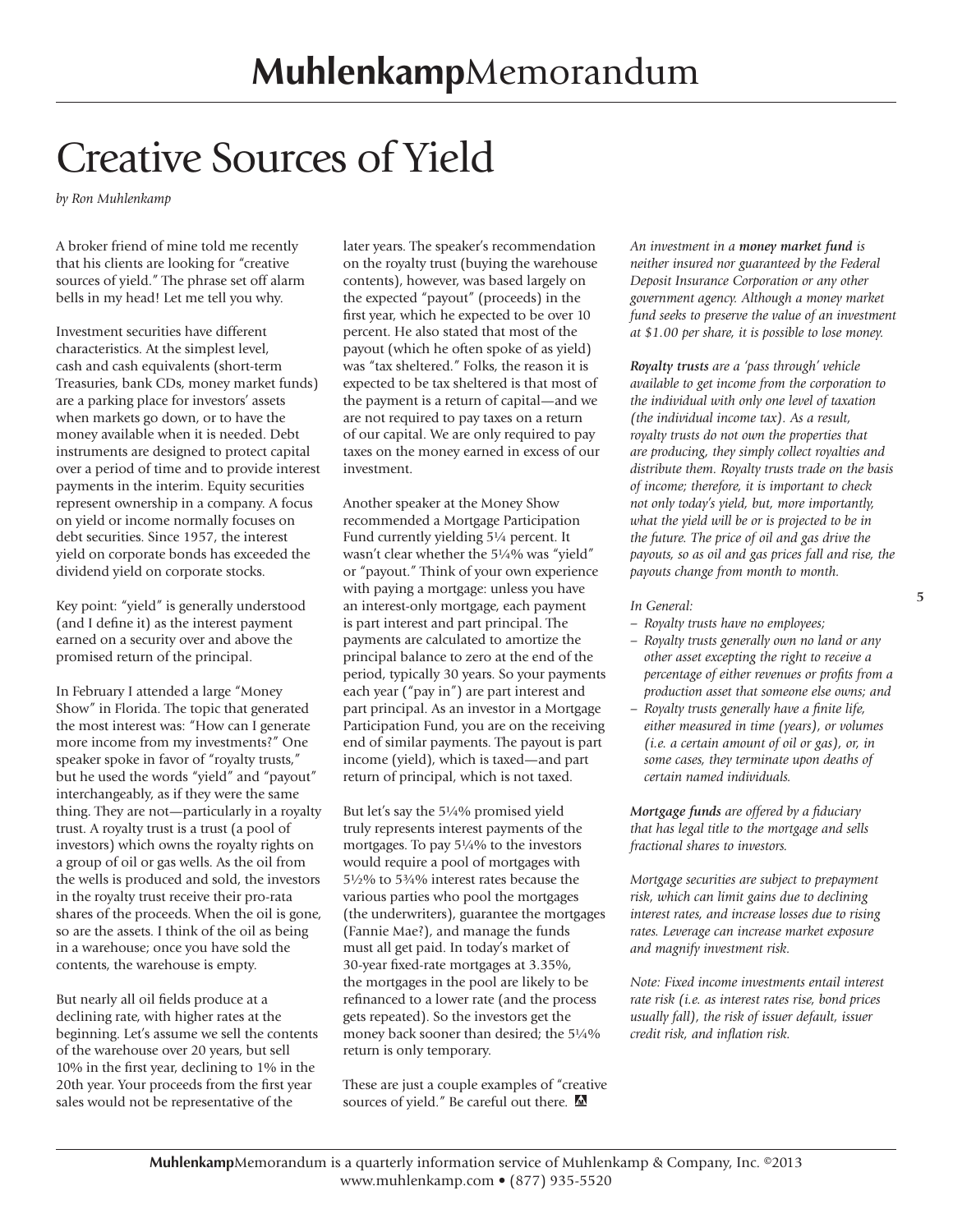### The "FRIDAY FOCUS" on Retirement

*by Susen Friday, Client Service Regional Manager*

*Long-time participant in the DCIO(Defined Contribution Investment Only) market, former secretary and active member of the Women in Pensions Network(WIPN), member of the American Society of Pension Professionals and Actuaries(ASPPA) and former plan administrator, Susen also holds an Accredited Investment Fiduciary (AIF) designation.*

*Throughout 2013, Susen's expertise and experience in the retirement field will be showcased in the* Muhlenkamp Memorandum*, referred to as* **The "FRIDAY FOCUS" on Retirement.**

If you are participating in any type of employer-sponsored retirement plan, congratulations! According to the Bureau of Labor Statistics in March 2012, 84% of state and local government workers participated in employer-sponsored retirement benefits, compared with 48% of private industry workers.<sup>2</sup> In these times, when we are living longer, healthcare costs are rising, and the future of Social Security is uncertain, it is imperative that people are aware of all of their options. The first step is having a clear understanding of your employer's plan.

There are qualified and non-qualified retirement plans. A qualified retirement plan is for the exclusive benefit of employees or their beneficiaries and must be non-discriminatory. This means that highly compensated employees (those being paid \$115,000 or more in 2013) cannot benefit more than others. As such, every qualified retirement plan is required to have a "plan document" which serves as a blueprint for how it is operated, defining such things as eligibility requirements, funding, distributions, etc. Employersponsored qualified plans are governed by ERISA (Employee Retirement Income Security Act of 1974); they must satisfy specific IRS requirements and ever-evolving regulations to enjoy certain tax benefits and ensure employee protection. As a result of changing times and regulations, qualified retirement plans are dynamic entities.

In contrast, a non-qualified retirement plan does not have to adhere to all ERISA guidelines, and does not have to be made available to all employees. Such plans are often used to provide additional compensation to executives or specific employees. The employer will enjoy a tax benefit only when the participant receives payment. At that time, the participant must pay taxes at their regular income tax rate. Unlike most qualified retirement plans, payments cannot be rolled over to IRAs.

Following is a brief summary of each qualified retirement plan type:

#### **Defined Benefit**

In the United States, a handful of employers offered pensions to employees in the late 1800s. As time went on, more employers were able to offer pensions as a result of insurance companies offering group annuity contracts. However, the real growth in plans did not occur until WWII, Korea, and beyond. During the war years, the government imposed price and wage stabilization programs. By offering a pension, companies had a way of rewarding their employees without giving them a raise. After the war, the government provided tax incentives to companies offering pensions.

The result was a defined benefit plan; i.e., it defines the benefit that the employee will receive in retirement. The employer or plan sponsor provides all of the funding and assumes all of the risk. Once the benefit has been determined, the employer or plan sponsor makes investments that are professionally managed to achieve a specific rate of return. If those investments fall short, additional funding is required to make up the difference. If the investments outperform, the funding can be cut back. Should the employer go out of business or no longer support the plan, participants enjoy a limited guarantee of their benefits through the Pension Benefit Guaranty Corporation (PBGC), a federal agency created by ERISA to protect pension benefits in the private sector.

There is no single method of defining the retiree benefit for all pensions. Each plan has its own plan document which contains the formulas for calculating the benefit. These formulas can be simple or complex, taking into consideration compensation, age, and years of service.

Defined benefit plan payments are usually paid to the retiree monthly in the form of an annuity, beginning at normal retirement age, typically defined as 65. The retiree will be presented with several options on how they can be paid:

- Life Annuity, during which payments cease at the participant's death. In most cases, this is the highest monthly amount;
- Life Annuity with Ten Years Certain, meaning that if the participant passes away before ten years of benefits have been paid, their beneficiaries will receive the benefit for the remaining period. The retiree receives less each month than the first option, but has the comfort of knowing their beneficiaries will receive something for an additional number of years;
- Joint and Survivor Annuity, which not only pays the retiree, but continues to pay a surviving spouse at a prescribed rate until their death. This option usually provides lower monthly payments than the first and second options, but furnishes peace of mind knowing the spouse will be taken care of to an extent; and
- Lump sum, which can be reinvested into an IRA. It should be kept in mind that if the proceeds from a defined benefit plan are not reinvested into an IRA, they are subject to Federal Income Tax.

#### **Defined Contribution**

A defined contribution plan also does exactly what it says: defines the contribution to the retirement plan, while leaving the benefit to be determined by a variety of factors. The contribution can be made by the participant, the employer, or both. (Prior to 1978, defined contribution plans took the form of Cash or Deferred Arrangements (CODA), with limited

*z www.bls.gov/news.release/pdf/ebs2.pdf absolute the IRS.*) *oversight by the IRS.*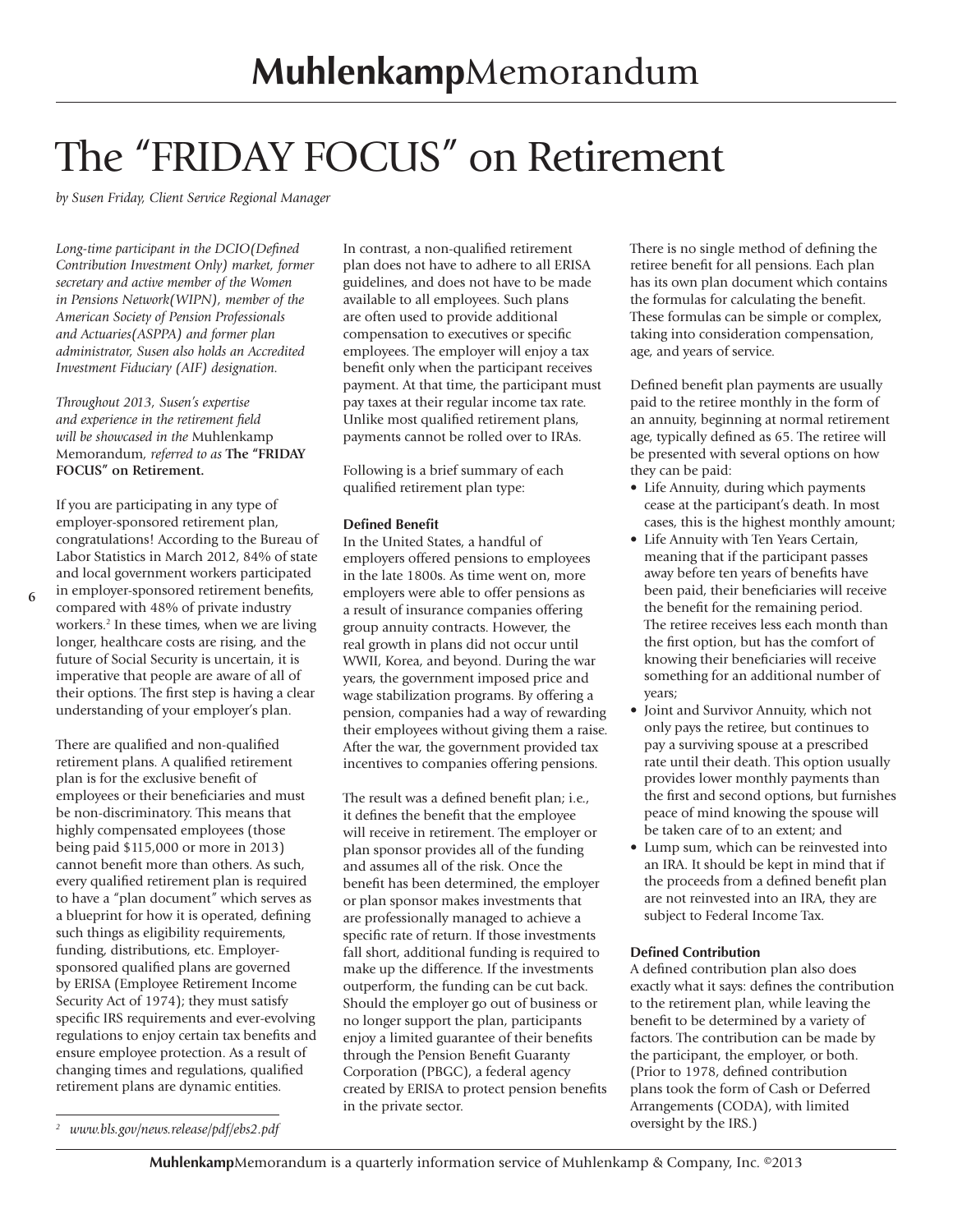There are several kinds of defined contribution plans, each governed by their own set of regulations. Often, the adoption of a defined contribution plan shifts the funding responsibility and the risk from the employer or plan sponsor to the participant. It is incumbent upon the participant to make a lot of decisions, the first being whether or not to participate! If yes, the participant must select investments from a prescribed menu and determine their relative allocations.

Following are brief descriptions of the various types of defined contribution retirement plans:

• **401(k) Plan** – The Revenue Act of 1978 contained a provision that later went on to become Internal Revenue Code Sec.  $401(k)$ , and the  $401(k)$  plan was born. This legislation provided for tax deferral treatment of the salary deductions used to fund the  $401(k)$  plans. This is the type of retirement plan with which most people are familiar. Basically, eligible participants can have contributions deducted from their paycheck and deposited into their individual 401(k) account. The contributions are tax deferred and provide an income tax deduction. When distributed, the participant's normal tax rate is applied.

A 401(k) lends itself to a high degree of customization. Participants should consult the plan document which outlines the features of the particular plan, including eligibility requirements, employer matching, the existence of a profit sharing feature, the availability of loans and hardship distributions, etc.

- **403(b) Plan** 403(b) plans are also salary deferral plans, developed primarily for schools and healthcare facilities. They are very similar to a 401(k), but operate under some slightly different rules. Efforts are being made to shaping them closer to the 401(k) model.
- **SEP and Simple IRAs** SEP and SIMPLE IRAs are plan designs that have historically been used by small businesses. They use documents that have been pre-approved by the IRS and have very little room for customization. As a result, administration costs are minimal. Only sponsors can contribute to SEP IRAs. The SIMPLE IRA allows for

contributions by both the employer and the participant.

- **Profit Sharing Plan** A profit sharing plan is one in which the employer allocates a contribution to eligible employees which may, or may not, come from the profits of the business. The employer is not required to make a contribution each year, however, if he does, he can set the amount up to 25% of the total compensation of all eligible participants. A variation of this is an ESOP (Employee Stock Ownership Plan) in which the profit sharing contribution is used to purchase company stock. (In order to qualify as an ESOP, 50% or more of the assets in the plan must be in company stock.)
- **MONEY PURCHASE PLAN**  Money Purchase Plans are very similar to profit sharing plans with two notable exceptions: the percentage of the contribution is fixed, and the contribution must be made each year. Before 2002, tax law stated that the profit sharing contribution could not be more than 15%, and the total employer contribution could not be more than 25 percent of total compensation. Many employers, to reach the 25% upper limit would have an additional money purchase plan at 10 percent. When the profit sharing contribution limit was raised to 25% in 2002, many money purchase plans were terminated.

#### **Cash Balance Plan**

A cash balance plan is essentially a hybrid between a defined benefit and a defined contribution plan. It resembles a defined contribution plan, creating individual participant accounts into which the employer makes annual contributions defined by the plan document. Upon retirement, the participant has the option of taking either a lump sum or an annuity. The risk and funding responsibility belongs solely to the plan sponsor. Participants in cash balance plans also have limited protection with the PBGC.

In summary, all of the above plans (with the exception of the SEP and SIMPLE IRAS) offer a lot of options to the employer or plan sponsor to truly design a plan to fit their particular circumstances and culture. Since all retirement plans are essentially

unique, how does a participant learn about the nuts and bolts of their particular plan? The best place to start is with the Summary Plan Description (SPD) which the employer/plan sponsor must provide to you, particularly any time a change is made to the plan. Participants do have the right to request a copy of the entire plan document from the plan sponsor. If you need additional clarification, consult your human resources department.

But what happens if my employer does not sponsor a retirement plan? The Employment Retirement Income Security Act of 1974 (ERISA) also addressed this situation by creating the Individual Retirement Account (IRA). The passage of the Tax Payer Relief Act in 1997 introduced the Roth IRA. The details of these types of accounts will be addressed in the next edition of the Muhlenkamp Memorandum.

Please feel free to give me a call if you have any general questions about retirement plans.

*When you extend the range of a life annuity by continuing payments to a second person ("Joint and Survivor" annuity) or for a guaranteed minimum period of time ("Period Certain" annuity), the extra coverage may reduce the monthly payment by about 5% to 15 percent. Several situations where these "extended" forms of annuity would be most suitable are: (1) when the income needs to be guaranteed over the lifetimes of a husband and wife ("Joint and Survivor" annuity); (2) when payments must continue for a specified period (e.g. 5 or 10 years or more) to a designated beneficiary ("Certain and Continuous" annuity); or (3) when the annuitant wants to make sure that, if he should die before his full investment has been distributed in monthly payments, an amount equal to the balance of the deposit continues to a named beneficiary ("Installment Refund" annuity).*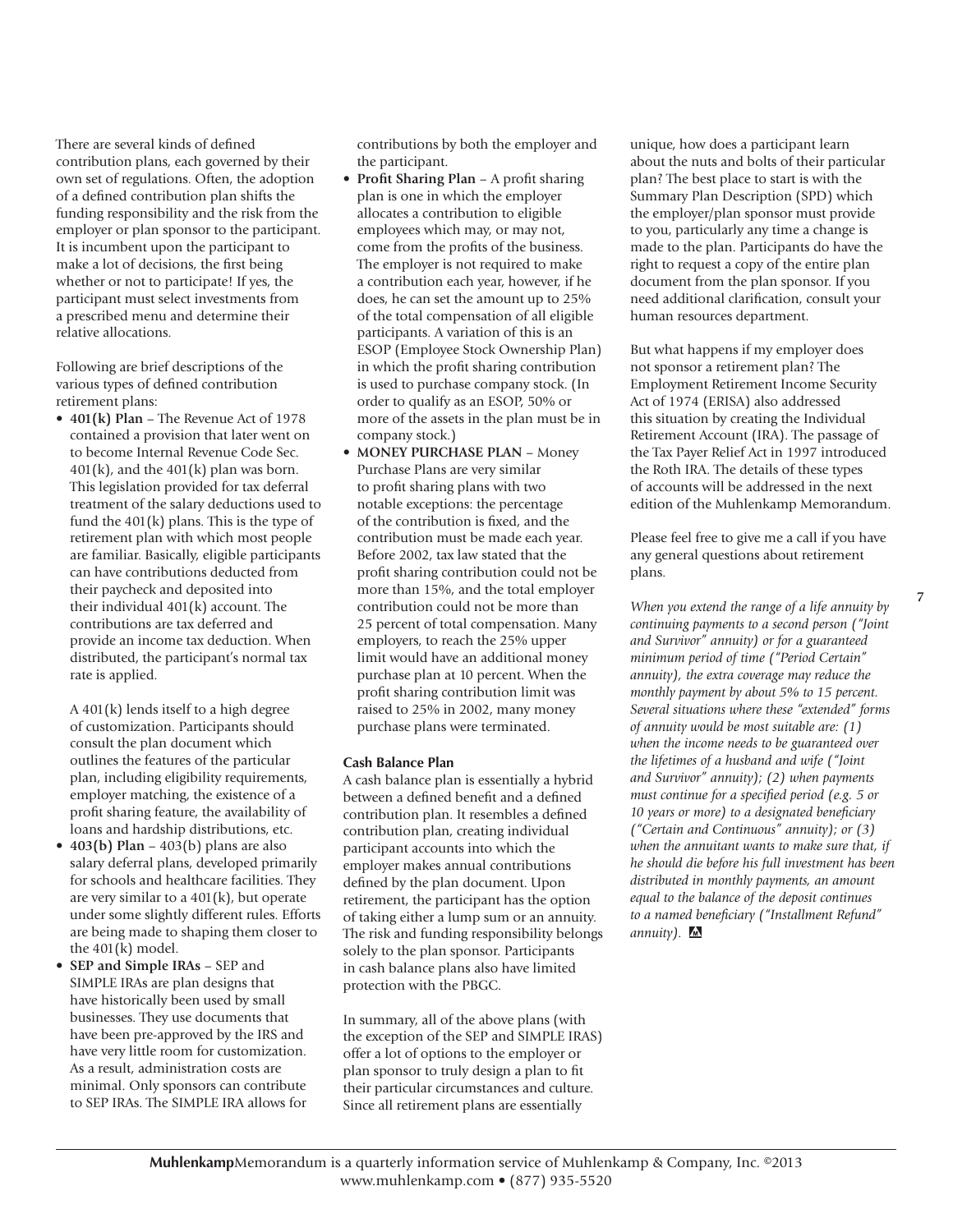### **Announcements**

*continued from page 1*

Please refer to IRS Publication 590 for more information, available at www.irs.gov. If you have any questions, please call our Client Service Department at (877) 935-5520 extension 4.

### **2013 Coverdell Education Savings Accounts (CESA)**

CESA annual contribution limits are \$2,000 for each beneficiary.

Individuals (including the designated beneficiary) may fund a CESA:

- Fully—if their MAGI is less than \$95,000; (\$190,000 if filing a joint return); or
- Partially—if their MAGI is between \$95,000 and \$110,000; (\$190,000 and \$220,000 if filing a joint return).

*Individuals (including the designated beneficiary) with a MAGI of \$110,000 or more (\$220,000 or more if filing a joint return) cannot make a contribution to anyone's CESA.*

Organizations, such as corporations and trusts, can also contribute to a CESA. (Income restrictions do not apply.)

Please refer to IRS Publication 970 for more information, available at www.irs.gov. If you have any questions, please call our Client Service Department at (877) 935-5520 extension 4.

*Any tax or legal information provided is merely a summary of our understanding and interpretation of some of the current income tax regulations and is not exhaustive. Investors must consult their tax adviser or legal counsel for advice and information concerning their particular situation. Neither the Fund nor any of its representatives may give legal or tax advice.*

### **Charitable IRA Rollovers**

The passage of the Pension Protection Act in 2006 established the Charitable IRA Rollover. These are direct rollovers from either Traditional or Roth IRAs only, and require a receipt as proof.

Traditional IRA holders above 70½ years old must take an annual Required Minimum Distribution (RMD) from their IRAs and pay tax on that distribution. By using the Charitable IRA Rollover as their RMD, the IRA holder satisfies the requirement and is able to make a charitable donation up to \$100,000 to a public charity. Because the distribution is going to an eligible charity, the account holder does not have to pay income tax, and the funds go to the charity tax-free.

The Charitable IRA provision was set to expire on December 31, 2011. As a result of the American Taxpayer Relief Act of 2012, the provision has been extended to December 31, 2013.

### **IRA Beneficiary Designation**

If you haven't named a beneficiary to your IRA account, following are a few reasons to do so:

- It allows the remainder of your IRA account to be distributed according to your wishes upon your death;
- It provides an opportunity for your beneficiary(ies) to preserve the taxdeferred (tax-free in the case of a Roth IRA) compounding of investment gains for years after your death; and
- It avoids the public and potentially inconvenient and costly process of probate for the assets in your IRA account.

If you would like to name or verify beneficiaries listed on your account(s), please contact our Client Service Department at (877) 935-5520 extension 4.

### **Request for Email Address**

To ensure you receive all of the correspondence that Muhlenkamp & Company publishes and distributes, please share your email address with us. From time to time, we publish information that gets distributed as email only. To be added to our email distribution, please visit the "Contact Us" section of our website, or give us a call at (877) 935-5520 extension 4. You can be assured that your contact information will not be released to any third party. As a reminder, any information we publish is available on our website at www.muhlenkamp.com.